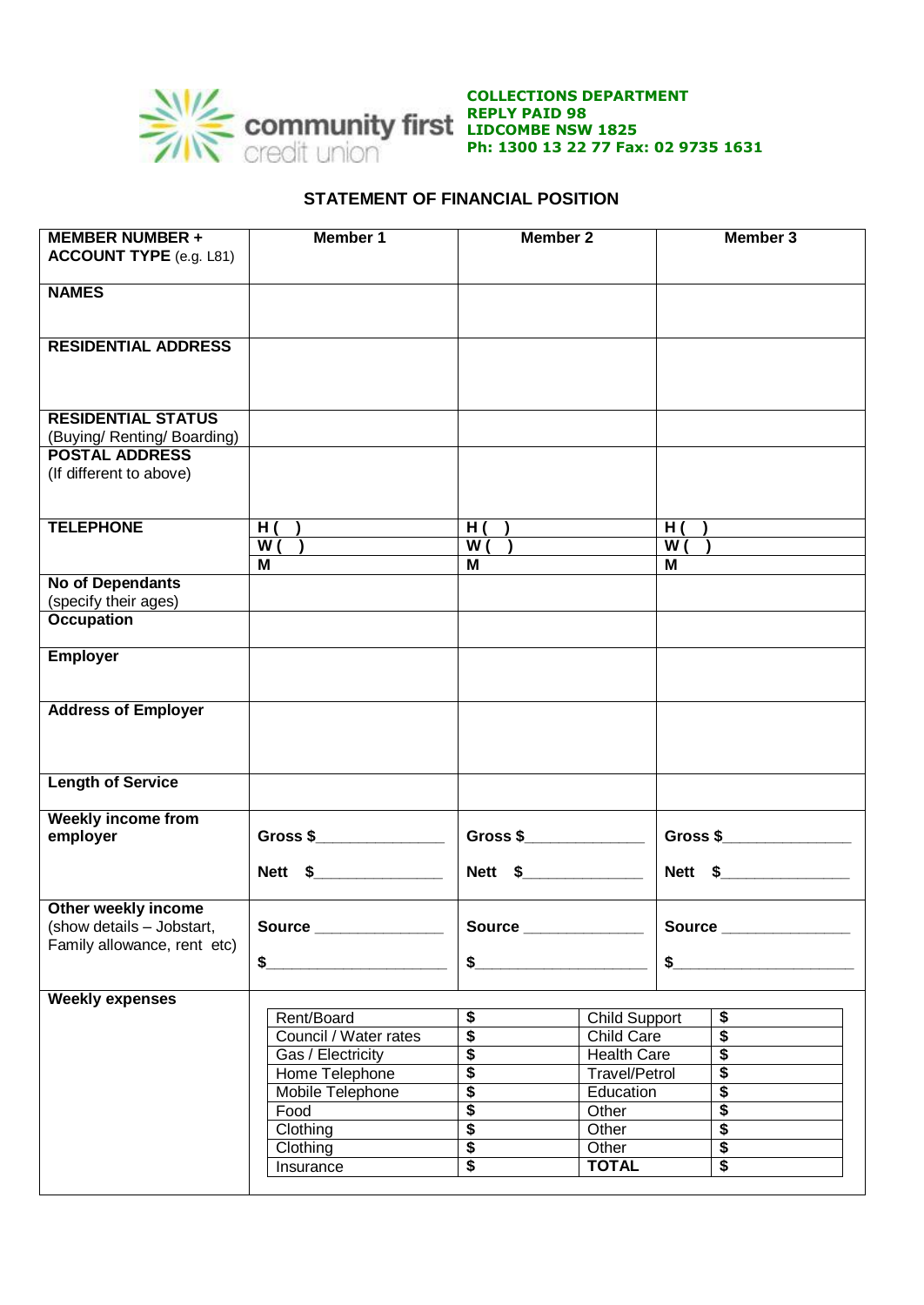| <b>ASSETS</b>                                                             | <b>VALUE</b> | <b>LIABILITIES</b>                                                                                                    | <b>AMOUNT</b><br><b>OWING</b> | <b>MONTHLY</b><br><b>REPAYMENT</b> |  |  |
|---------------------------------------------------------------------------|--------------|-----------------------------------------------------------------------------------------------------------------------|-------------------------------|------------------------------------|--|--|
| <b>Real Estate</b><br>(House/land/unit & address of<br>property)          |              | <b>Mortgage</b><br>(Name of lender)                                                                                   |                               |                                    |  |  |
|                                                                           | \$           |                                                                                                                       | \$                            | \$                                 |  |  |
| <b>Bank/Credit Union</b><br>Account(s)<br>Bank / Credit Union details     |              | <b>Personal Unsecured</b><br><b>Loan/Consumer Credit</b><br>Lender/type of loan - personal<br>loan, hire purchase etc |                               |                                    |  |  |
|                                                                           | \$           |                                                                                                                       | \$                            | \$                                 |  |  |
|                                                                           | \$<br>\$     |                                                                                                                       | \$                            | \$                                 |  |  |
|                                                                           |              |                                                                                                                       | \$                            | \$                                 |  |  |
| <b>Investments</b><br>Type of investment(s) $-$<br>shares, debentures etc |              | <b>Credit / Store Card(s)</b><br>Show issuer eg American<br>Express, Myer                                             | <b>Card Limit(s)</b>          |                                    |  |  |
|                                                                           | \$           |                                                                                                                       | \$                            | \$                                 |  |  |
|                                                                           | \$           |                                                                                                                       | \$                            | \$                                 |  |  |
|                                                                           | \$           |                                                                                                                       | \$                            | \$                                 |  |  |
|                                                                           |              |                                                                                                                       | \$                            | \$                                 |  |  |
| Motor vehicle(s)<br>Year Make and model                                   | \$<br>\$     | <b>Finance owing on motor</b><br>vehicle(s)<br>Show name of lender and type<br>of loan eg Esanda hire<br>purchase     |                               |                                    |  |  |
|                                                                           |              |                                                                                                                       | \$                            | \$                                 |  |  |
|                                                                           |              |                                                                                                                       | \$                            | \$                                 |  |  |
| <b>Other Assets</b>                                                       |              | <b>Other Liabilities</b>                                                                                              |                               |                                    |  |  |
| <b>Boat</b>                                                               | \$           | Taxation                                                                                                              | \$                            | \$                                 |  |  |
| Caravan                                                                   | \$           | Privacy/family loans                                                                                                  | \$                            | \$                                 |  |  |
| Motorbike                                                                 | \$           | Legal (eg guarantee)                                                                                                  | \$                            | \$                                 |  |  |
| Furniture & Personal                                                      | \$           | Other (please give details)                                                                                           | \$                            | \$                                 |  |  |
| Other                                                                     | \$           |                                                                                                                       |                               |                                    |  |  |
| <b>Total Assets</b>                                                       | \$           | <b>Total Liabilities</b>                                                                                              | \$                            | \$                                 |  |  |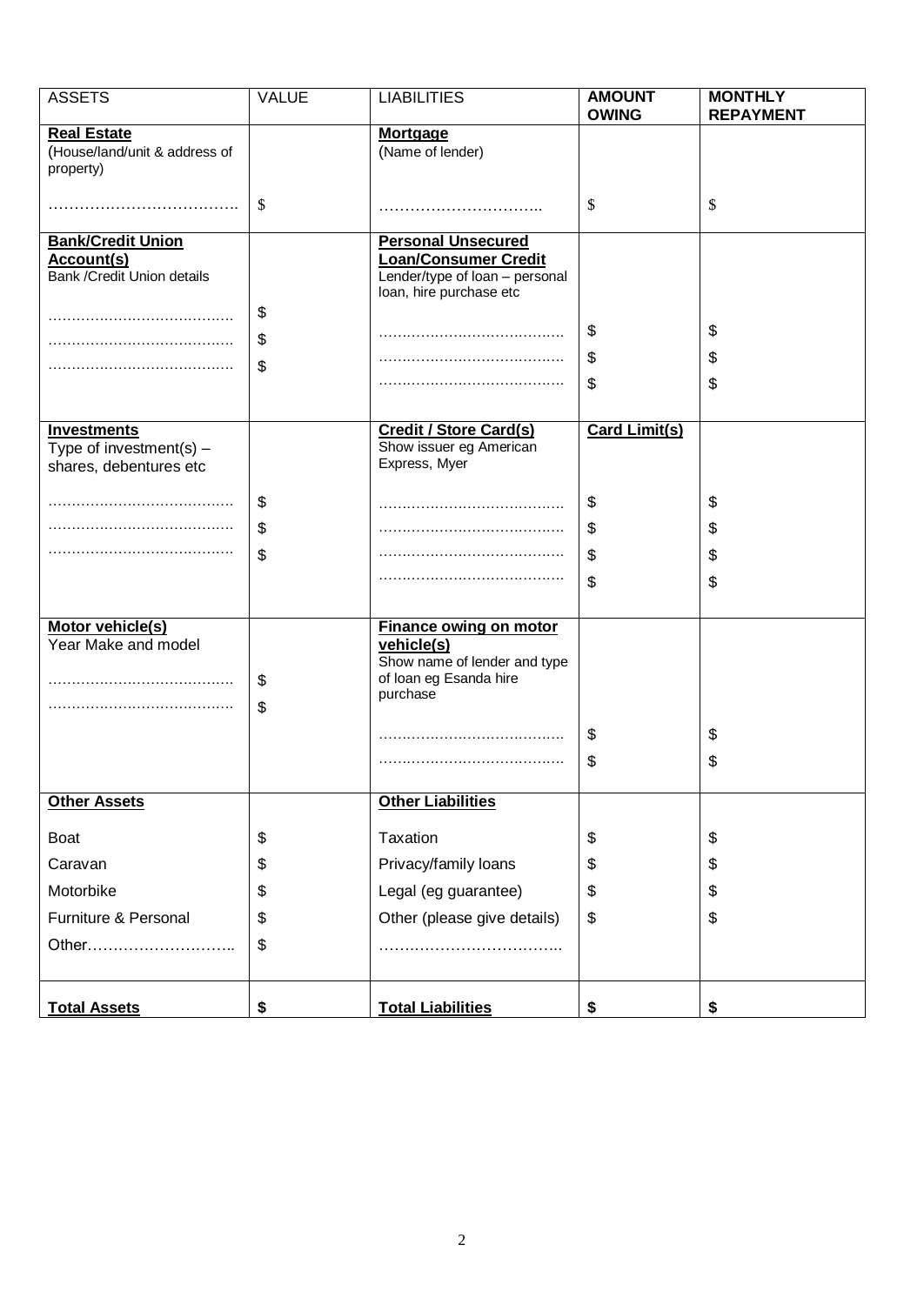I/We Hereby Submit My/Our Application to the Community First Credit Union Ltd for assistance in reducing my/our **Loan/Overdraft** payments due to my/our Temporary Financial Hardship.

| I/We are offering to pay a reduced amount of \$<br>month commencing | per |
|---------------------------------------------------------------------|-----|
| Reason: (Details of Financial Hardship)                             |     |
|                                                                     |     |
|                                                                     |     |
|                                                                     |     |
|                                                                     |     |
|                                                                     |     |
|                                                                     |     |
|                                                                     |     |
|                                                                     |     |
|                                                                     |     |
|                                                                     |     |
|                                                                     |     |
|                                                                     |     |
|                                                                     |     |

## **Declaration:**

I/We declare that all the particulars on this form are true and correct. I/We undertake to notify the Community First Credit Union Ltd of any changes in my/our financial position and change of address.

Signature Date Date Signature Date

\_\_\_\_\_\_\_\_\_\_\_\_\_ \_\_\_\_\_\_\_\_\_\_ \_\_\_\_\_\_\_\_\_\_\_\_\_ \_\_\_\_\_\_\_\_\_\_